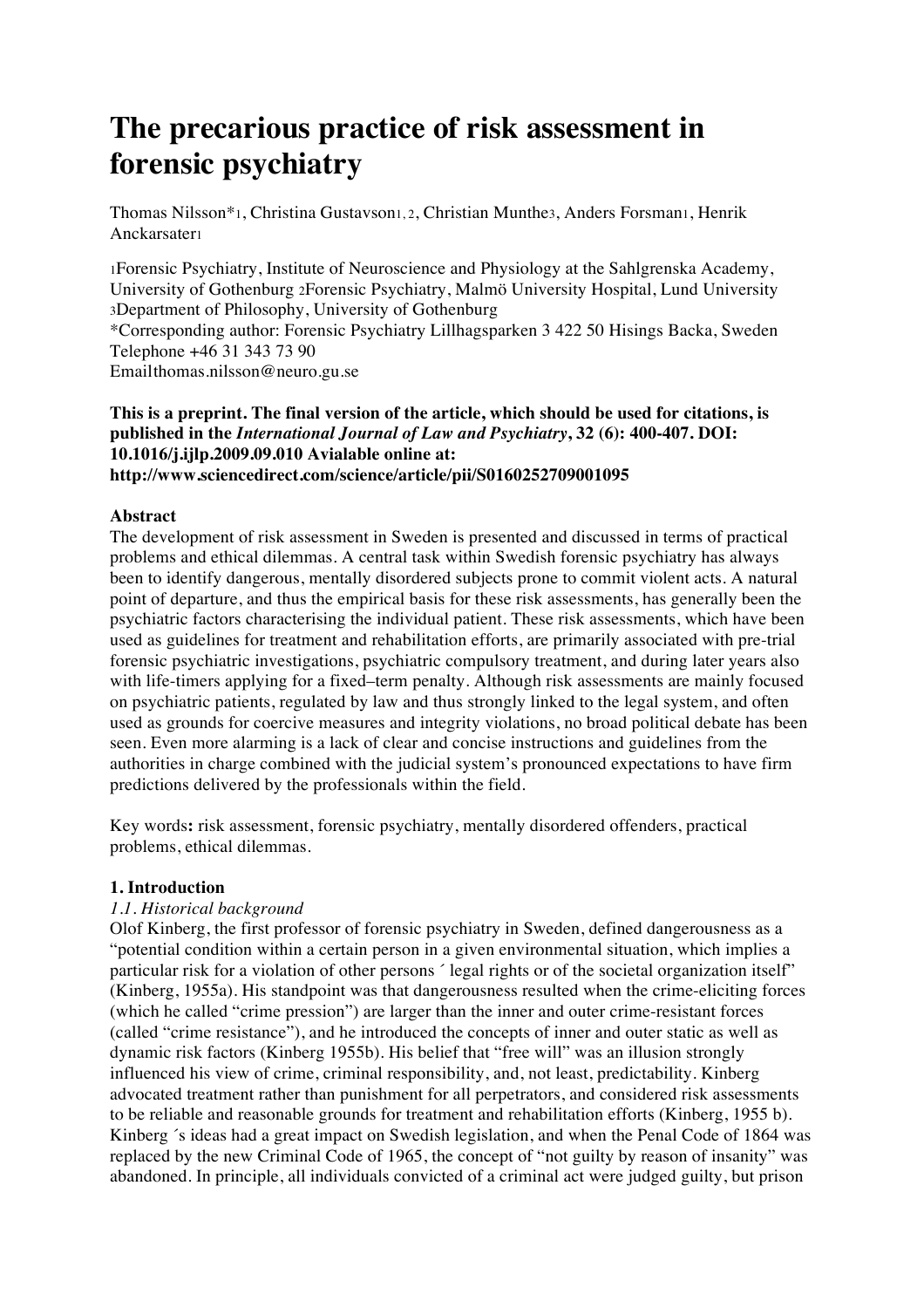sanctions were prohibited if the offender was found to suffer from a major mental disorder (or similar conditions) at the time of the crime. In most such cases, he or she would be sentenced to compulsory forensic psychiatric inpatient care. A special discharge board, made up of an experienced judge, an independent psychiatrist, further professionals as needed, and laymen, had to approve applications for the discharge of forensic inpatients. Temporary leaves from forensic units could be revoked if the psychiatric status or behaviour of a patient showed signs of deterioration as judged by the psychiatrist in charge of treatment.

Up until the 1970's, risk assessments in Sweden, as in most other countries, were regarded as clinical assessments of dangerousness and generally seen as an important service to society. This changed, however, when several international studies reported that the vast majority of individuals who had been assessed as "dangerous" by psychiatrists and therefore deprived of liberty, did not relapse in criminality as predicted when released (Steadman & Cocozza, 1974; Cocozza & Steadman, 1976; Thornberry & Jacoby, 1979). These findings, which, by the way, have never been disproved in new prospective studies, led to a dramatic reconsideration of the value of such assessments. Psychiatric evaluations of the propensity to commit crimes rapidly fell into disrepute and had minor importance throughout the 1970's and -80's in Sweden as well as in the rest of the western world. A common opinion, as expressed by Börje Lassenius at the Swedish National Board of Health and Welfare, was that "there are no dangerous patients - only dangerous situations". In line with this, unlimited prison terms for dangerous criminals were abolished as a sanction after modification of the law (SFS 1979:680). As a consequence, the two forensic psychiatric units with the highest security level in Sweden were closed.

## *1.2. Current situation*

During the 1980's, a strong societal demand for coercive measures against "dangerous" mentally disordered persons re-emerged, leading to a new surge of interest in risk predictions in the western world. In Sweden, this was mirrored in the legal regulation of compulsory treatment in general psychiatric as well as in forensic psychiatry. The current Swedish legislation (SFS 1991:1137) calls for assessment of dangerousness if the perpetrator has committed a serious crime, is mentally disturbed, and sentenced to forensic psychiatric treatment. If such a person is assessed as being at risk of relapsing in serious criminality, the sentence to forensic psychiatric treatment involves "special court supervision", which means that all decisions regarding leaves of absence and discharge must be approved by an administrative court. Further, mentally disturbed inpatients must not be discharged from hospital if judged to "constitute a risk" to himself or others. The law provides no definition of the risk to be assessed or of the time such an assessment is expected to cover. There is no similar demand for risk assessments in perpetrators sentenced to prison.

#### *1.2.1. Forensic psychiatric investigations*

The majority of persons subjected to a forensic psychiatric investigation in Sweden have committed some type of violent crime (Holmberg, Forsman, Grann, Ingerloo, Skagerberg et al., 1999; National Board of Forensic Medicine, 2002), presumably under the influence of a mental disorder. Criminal identification is generally not a predominant feature among these subjects, and they do not score especially high on assessment instruments such as the PCL-R (Soderstrom, Sjodin, Carlstedt, & Forsman, 2004).

The vast majority ( $\leq$ 95 %) of perpetrators who have undergone a forensic psychiatric investigation are assigned some type of psychiatric diagnosis, but only about half of all investigated cases prove to have a mental disorder severe enough to exclude a sentence to prison (National Board of Forensic Medicine, 2002; Holmberg & Kristiansson, 2006). More than half of those exempted from regular sanctions suffer psychoses, particularly of the type seen in the schizophrenia spectrum. In a smaller proportion of patients, the main diagnosis is severe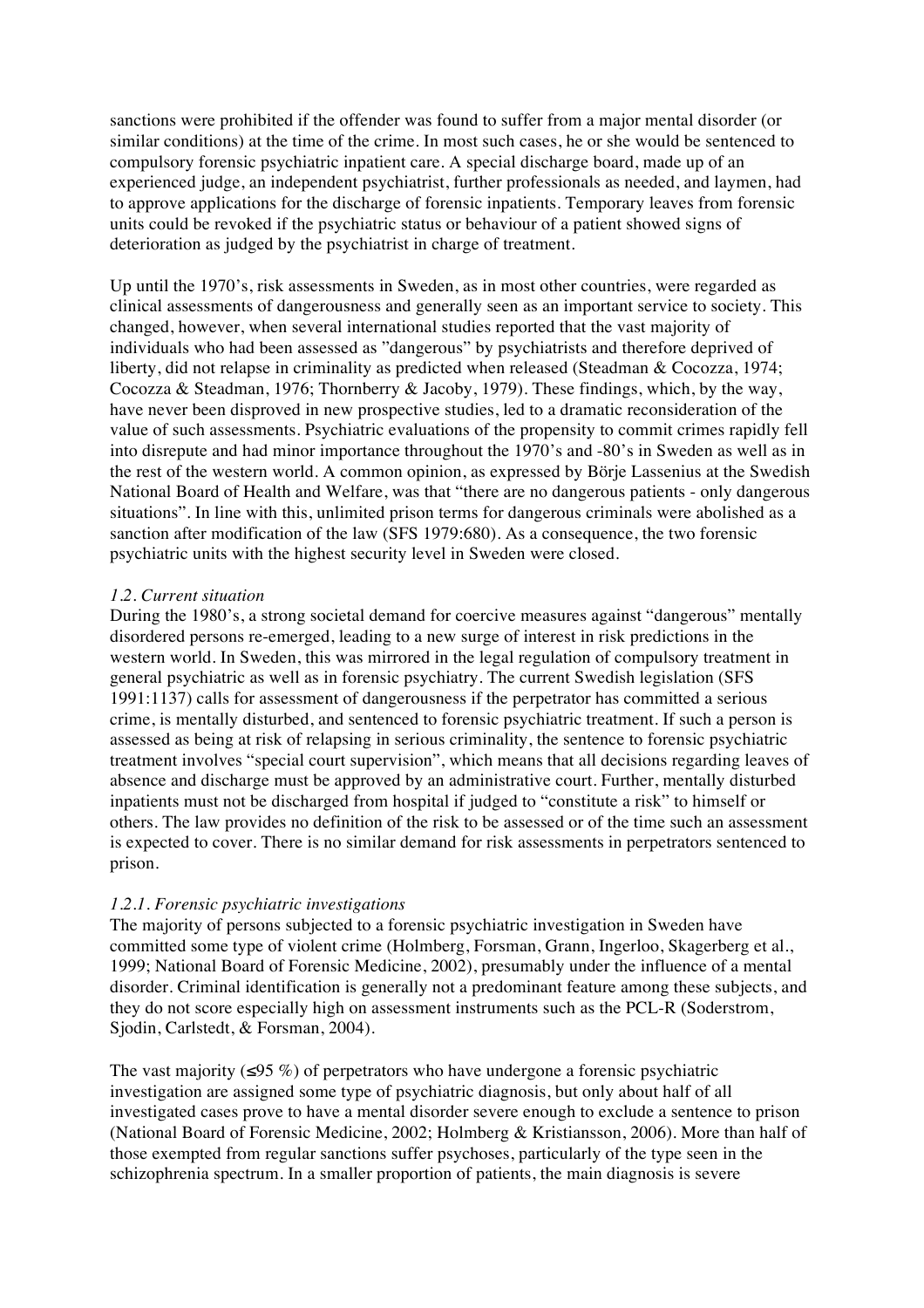compulsiveness or severe personality disorder with a tendency to develop psychotic reactions in response to stress and mental strain. Finally, a few cases involve serious neuropsychiatric and developmental conditions characterized by considerable neurocognitive functional impairments. The majority of forensic psychiatric patients subjected to risk assessments are thus perpetrators of a violent crime in association with a psychotic episode (National Board of Forensic Medicine, 2002).

#### *1.2.2. Forensic psychiatric treatment*

The law of 1991 (SFS 1991:1129) implied that the risk for future criminality must be assessed before a temporary or definite leave from forensic psychiatric units. Such decisions must in most cases (the 74 % sentenced to treatment with "special court supervision" based on the initial risk assessment (National Board of Forensic Medicine, 2002)) be made by an administrative court, most often after a request by the patient or his psychiatrist.

For risk assessments during ongoing care, the main instruction issued by the National Board of Health and Welfare merely states that the care giver shall provide "directions and ascertain that written routines are at hand" (SOSFS 2006:9, p.6) for the determination of the patient's propensity to hurt himself or others. The law text regulating the forensic psychiatric treatment explicitly states, however, that when a patient is considered for less restricted conditions or when discharge has been sought, the court shall evaluate the risk of criminal recidivism along with the effects of the care and treatment the patient has received (SFS 1991:1129). These evaluations are generally based on the risk assessment made in connection with the initial court proceedings combined with further information supplied by the care giver. This means that persons in forensic psychiatric compulsory care may come to undergo several risk assessments, e.g. when about to begin, change, or prolong periods of temporary leave, and in connection with possible discharge. In practice, more attention is given to the severity of the index crime than to the probability of a new offence, as exemplified by the fact that risk assessments usually are required before leave from hospital in cases of murder but not in less fatal crimes, such as assault and battery, although these crimes are associated with a much higher risk of re-offending.

#### *1.2.3. Prison inmates and life-timers*

Forensically examined offenders found not to have a severe mental disorder prohibiting a prison sanction are in most cases diagnosed with personality disorders, substance abuse disorders, and neuropsychiatric conditions such as attention deficit/hyperactivity disorder (AD/HD). Studies of general Swedish prison populations have also revealed high psychiatric morbidity (Levander, Svalenius, & Jensen, 1997; Holmberg et al., 1999) and high frequencies of neurocognitive problems such as AD/HD and dyslexia (Jensen, Lindgren, Meurling, Ingvar, & Levander, 1999). The subgroup of offenders with life-time sanctions is characterized by even higher frequencies of mental disorders than other convicts (Holmberg et al., 1999). Many have, in critical situations, committed crimes against persons they are close to. Few of these offenders have a pronounced criminal identification, and most may be described in terms of one-timers (National Board of Forensic Medicine, 2006). This means that the life-timers stand out as rather atypical, and that they to a relatively large extent differ from the offender category for which the risk prediction instruments have mainly been validated. Consequently, knowledge about risk assessment in this category is uncertain, and the life-timers may be grouped neither with severely mentally disordered nor with criminally identified perpetrators. Despite this uncertainty, risk assessment of life-timers was made mandatory in 2006 (SFS 2006:45) in all cases given a hearing for possible transformation to a fixed-time sentence. These assessments are performed by the National Board of Forensic Medicine by cross-disciplinary teams. In addition, precedential sentences by the Supreme Court state that the results of these risk assessments should take priority over other factors the court has to consider in order to reach a decision (Supreme Court Cases O 3016-07, O 2993- 07, O 2182-07).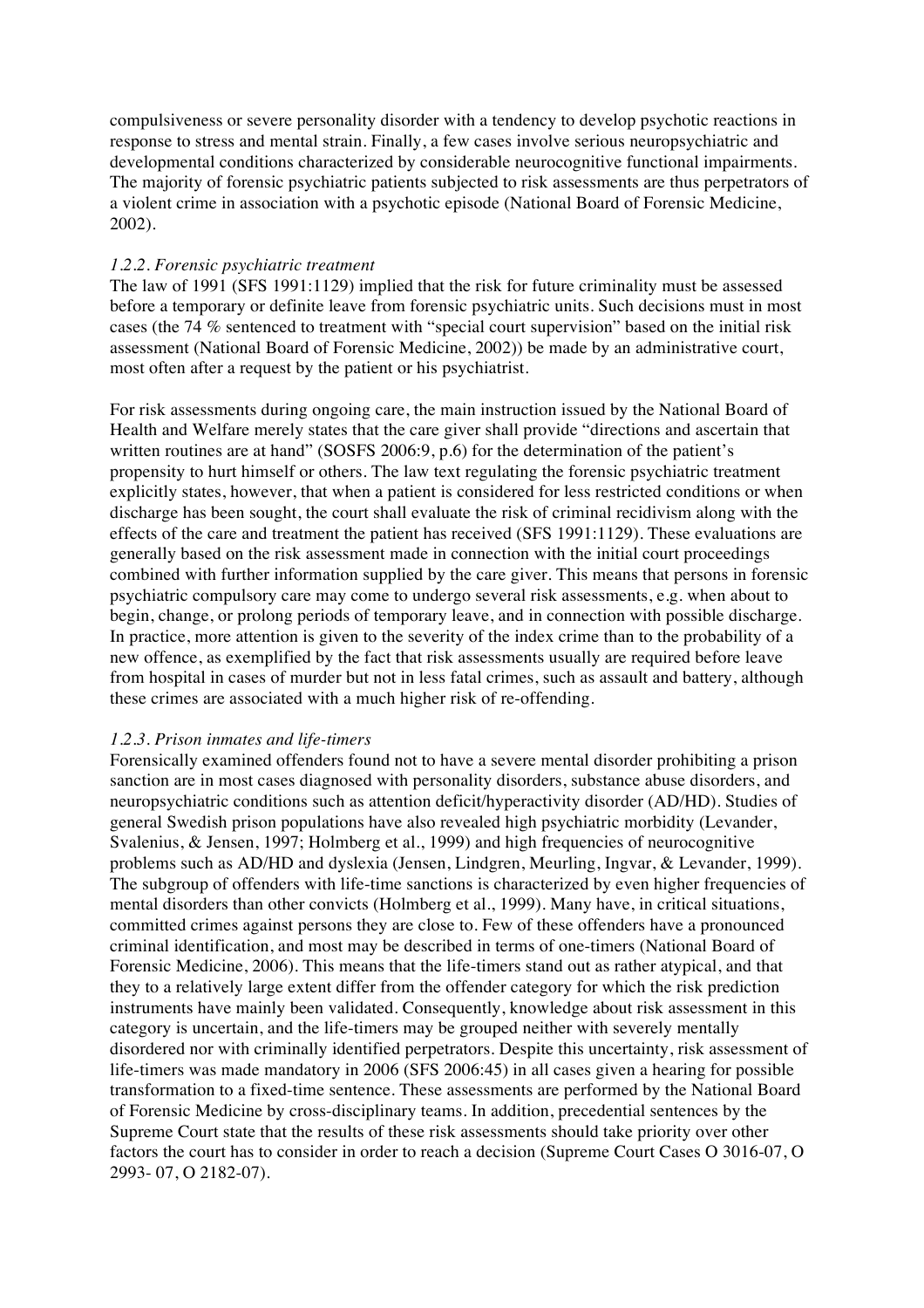## *1.2.4. Official instructions and practical limitations*

The formal protocol of the risk assessments is partly regulated by law and described in terms of directives and advice in official guidelines issued by the National Board of Health and Welfare (SOSFS 1996:14; SOSFS 2006:9; SOFS 2006:16). It is stated that since single criteria most often have weak predictive power on the individual level, "a comprehensive analysis and evaluation of the risk of relapse as well as the prospect of reducing the risk shall be made on the basis of all available information" (our translation). More detailed directives beyond these general recommendations on how to carry out risk assessments within a forensic psychiatric investigation are not provided.

## *1.2.5. Time frames*

One aspect that is not at all touched upon in the legal texts, instructions, or general advice is the question of the period of time that the risk prediction is supposed to cover. Nothing is to be found pertaining to this problem, neither in the sections concerning the forensic psychiatric coercive care nor in the documents addressing the question of time-limitation of lifetime sentences. Both the decision about lifetime sentences and that about discharge from forensic psychiatric coercive care will, at least hypothetically, affect the whole future life of the individual. It is at the same time a well-known fact that risk predictions are perishable goods with limited "best before dates" (Borum, 1996). What is particularly problematic is the fact that such assessments, and interpretations of such assessments, are likely to follow the patient through the years as nonquestioned truths, just as "report parrots report" (Price, 1997).

The time frame of risk assessments is thus a crucial aspect that so far has received little attention within research on and development of the praxis for forensic psychiatric predictions. The majority of professionals working with risk prediction are most likely aware of the problems related to the time aspect, but it is unclear how they deal with them.

As for shorter time-frames, some risk factors, such as the *risk of immediate harm* to self and others, are routinely assessed in all (forensic) psychiatric consultations. Suicide risk is assessed on the basis of historical or actuarial risk factors (e.g. sex, age, substance abuse, previous suicide attempts, and recent significant losses) and the current psychiatric status (e.g. depressive thought content, melancholic symptoms, suicidal ideation, and intense feelings of worthlessness) (Bongar, Maris, Berman, Litman, & Silverman, 1993; Cardell, Bratcher, & Quinnett, 2009; Nordentoft, 2007). Immediate risk for violence towards others may be assessed by following the same principles. First to be considered are actuarial factors, such as previous crimes, age, sex, and the presence of substance abuse and its relation to previously violence. Next registered are any psychiatric factors that may be uniquely related to a transient phase of violent acting out in a way that is clearly causative from a clinical point of view, e.g. paranoid ideation when there is a known potential victim, feelings of an imminent catastrophe during the first episode of schizophrenia, mixed manic and depressive symptoms in affective psychosis, and extreme obsessive interests (Levander, 2000). The latter factors sometimes require a shorter period of involuntary treatment, for which there is not only a civil law on compulsory psychiatric treatment but also effective psychiatric treatment forms.

The current situation in Sweden could be summarized as follows: Risk assessments of individuals, i.e. predictions about "dangerousness" are required by authorities in a number of situations, such as pre-trial forensic psychiatric assessments, in connection with temporary leave or discharge from ongoing forensic psychiatric care, and when life-timers apply for a time-limited sentence. Since the practical situation always concerns a separate individual, the risk assessments are of an invariably idiographic nature. Legal texts and guidelines merely provide vague indications about how to evaluate risk of relapse into criminal behaviour.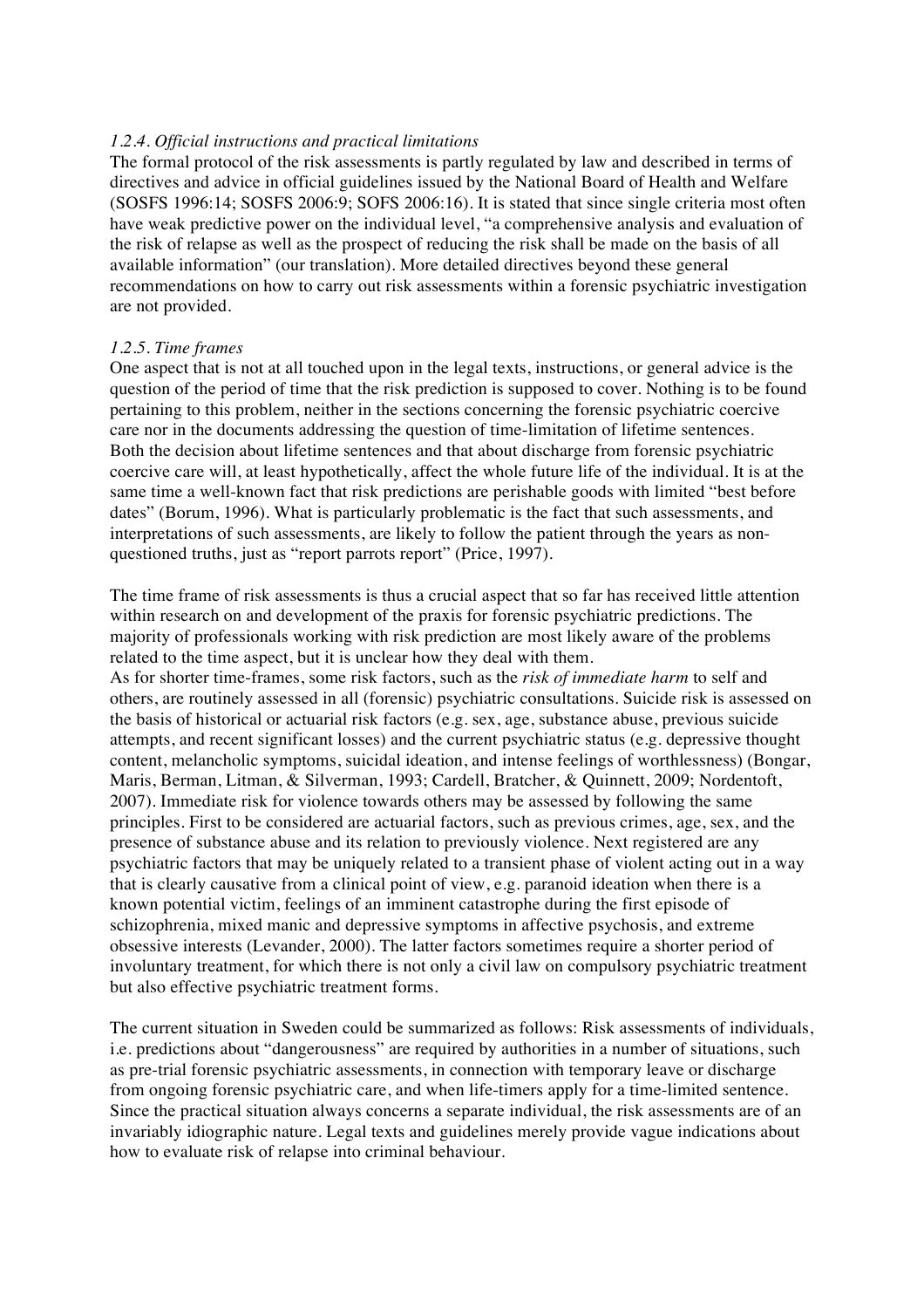## **2. Scientific progress and practical problems**

#### *2.1. From dangerousness to risk*

From the beginning of the 1970s, assessments of "dangerousness" were in disrepute but resurfaced after some time as "risk" assessments, in what was called a new generation of violence prediction research. This development was in tune with the emerging dominance of the risk concept in our culture from the beginning of the 1980s (Beck, 2002). Instead of categorical assessments of "dangerousness", the "risk" of violence was measured as the proportion of individuals who relapsed or committed a certain type of crime in a (hypothetical) group sharing similar rating scores on structured or semi-structured rating scales, or "instruments", such as the "Historical Clinical Risk management - 20-items" (HCR-20) (Webster & Eaves, 1995; Webster, Douglas, Eaves, & Hart, 1997), the Psychopathy Checklist – Revised (PCL-R) (Hare, 1980; Hare 1991), and the Violence Risk Appraisal Guide **(VRAG) (**Quinsey, Harris, Rice, & Cormier, 1998). These instruments were translated and adapted to Swedish conditions during the 1990's (Belfrage, Fransson, Soderberg, & Vasko, 1998; Grann, Långström, Tengström, & Stålenheim, 1998a; Grann, Belfrage, & Tengström, 1998b; Grann, Langstrom, Tengstrom, & Kullgren, 1999).

Assessments of dangerousness were formerly dichotomies like yes-no, in-out, but risk assessments introduced probabilistic models (Steadman, 2000). The assessments are based on various sources of information, and the predictive validity of these sources vary. Historical and actuarial data maintain a robust predictive validity in populations of personality- disordered offenders, whereas clinical and risk management factors may be of greater importance in offender populations in which major mental disorders are prevalent (Litwack, 2001).

Since the 1990's, researchers, especially in Canada, have worked long and hard to re-create a platform for psychiatric and psychological expert evaluations of future violent behaviour (Hare, 1980; Monahan, 1984; Harris, Rice, & Quinsey, 1993; Webster & Eaves, 1995). Influenced by this development, the National Board of Forensic Medicine in Sweden requested and supported Swedish research on assessment of risk prediction (Belfrage et al 1998; Grann et al, 1998a and 1998b; Belfrage, Fransson, & Strand, 2000), hoping to fill the gap between scientific evidence and the legal demands described above.

#### *2.2. Violence and risk assessment in the clinical situation*

Comparatively little is known about clinical risk factors for violent crime (Levander, 2000). Research on suicide risk assessments is far more advanced, and some lessons may undoubtedly be learned from this area. For both suicide and violent acting out, a number of factors may be used to identify persons at increased risk. Conventional actuarial risk assessments and epidemiological research may underestimate the importance of specific psychiatric symptoms in the chain of events leading up to a crime.

As the risk of committing a violent crime is increased among persons with psychotic disorders as compared to healthy individuals, Levander (2000) described the unique and disease- specific aspects that should be considered in the clinical situation. These risk aspects are not the same as those we find in actuarial risk assessment instruments or in combined clinical- actuarial instruments such as HCR-20, but rather unique and specific individual aspects of the disorder, which, Levander claims, the experienced clinician evaluates almost "intuitively". The assessment is made within the frame of the clinical contact and focused on the current status, where dangerousness is a fairly rare phenomenon that is usually possible to evaluate only for a couple of days. The possible dangerousness of a patient is represented by a complex web of interacting factors, which makes dangerousness a continuous rather than a dichotomous factor. The risk assessment should thus use a graded concept of risk, i.e. risk as a continuous variable, which is compatible with the factual state of things. The unique and individual-specific risk factors are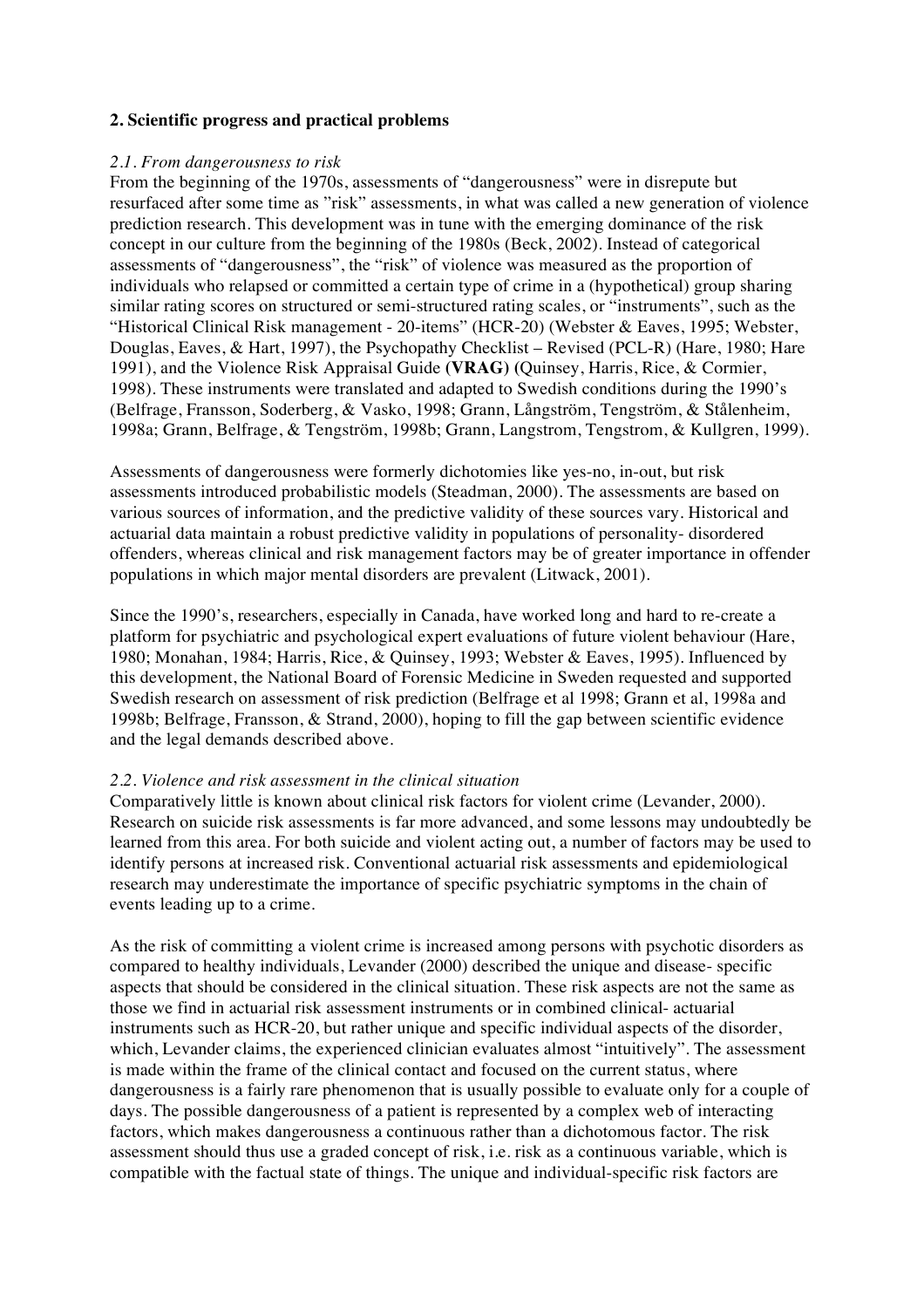primarily linked to the active symptoms of psychotic illness with imperative hallucinations, extreme forms of diminished empathy, and perversions (Mullen, 1997; Levander, 2000). It is, for example, a well known clinical observation that individuals with schizophrenia are most dangerous under the first acute phase of the illness when they are confused and do not understand what is happening to them, and in the late phase of the disorder. Their dangerousness is most often directed toward close relatives, e.g. their parents, and very seldom against friends and almost never against strangers (Nordström, 2005).

## *2.3.Methodological problems*

The psychiatric risk assessment methods developed during the last decade are not without technical problems. Mossman (1994) has illustrated how the predictive value and the proportion of correct and incorrect assessments may vary between raters even when using a fictitious instrument with large Receiver Operating Characteristics (ROC) curves and a specified prevalence of relapses that does not differ between groups.

The ROC method is well suited for solving two kinds of problems in research on risk prediction. First, the cut-off score that is most effective in distinguishing signal from noise can be calculated from the curve's point of inflection (Rice & Harris, 1995), and, second, the area under the curve (AUC) can be used as a measure of the instrument's overall capacity to distinguish between signal and noise at *all* possible cut-off scores (Mossman, 1994, Green & Swets, 1966). This value may also be interpreted as the probability of an actual signal having a higher score than the noise in the continuous variable (Rice & Harris, 1995). It may be edifying to dwell upon the kinds of information these analyses can and cannot provide. ROC analyses were invented as a method with the specific aim of finding the most effective cut-off score between signal and noise in complex information. (Zweig & Campbell, 1993*;* Pepe 2000). The AUC is thus very useful in comparing the theoretical accuracy of different test methods *at all possible cut-off levels*, but provides no information about the accuracy in a single prediction, which would require a predetermined cutoff. The prevalence of the studied phenomenon in the actual group of subjects is not considered in the ROC method and would have been needed to evaluate predictions. The use of ROC to evaluate a research approach where categorical statements about dangerous/non-dangerous are avoided in favour of estimated degrees of risk is also fundamentally contradictory, since ROC is a method for transforming continuous data to categorical data (Fawcett, 2006).

A further methodological aspect that needs to be addressed before introducing new methods is the *reliability*, especially when using many different sources of information clinically**,** across raters and over time. A greater proportion of inaccurate ratings can be expected if the methods are used by others than research teams trained in co-rating. This would hardly be regarded as an acceptable basis for decisions affecting individuals in any other field of medicine, and it is very far from the degree of reliability required to convict somebody of a crime.

#### *2.4. Risk management*

A "third generation" of risk research has therefore been proposed, a structured clinical assessment focusing risk factors in order to manage individual cases, instead of performing predictions ("risk management"). The obvious argument against this is that since risk factors are not defined as causal factors, it cannot be taken for granted that management of such factors necessarily influences the outcome. Apart from trying to predict the likelihood of a particular kind of violent offence using actuarial risk assessment instruments (factors such as attitudes, impulsivity, mental state, family and social circumstances, substance use), a structured professional judgment should also consider availability and acceptance of support (National Board of Forensic Medicine, 2000). The general aim seems to be to move from prediction towards prevention by managing the risk factors once they are identified, and HCR-20 is held out as a good instrument for such risk management.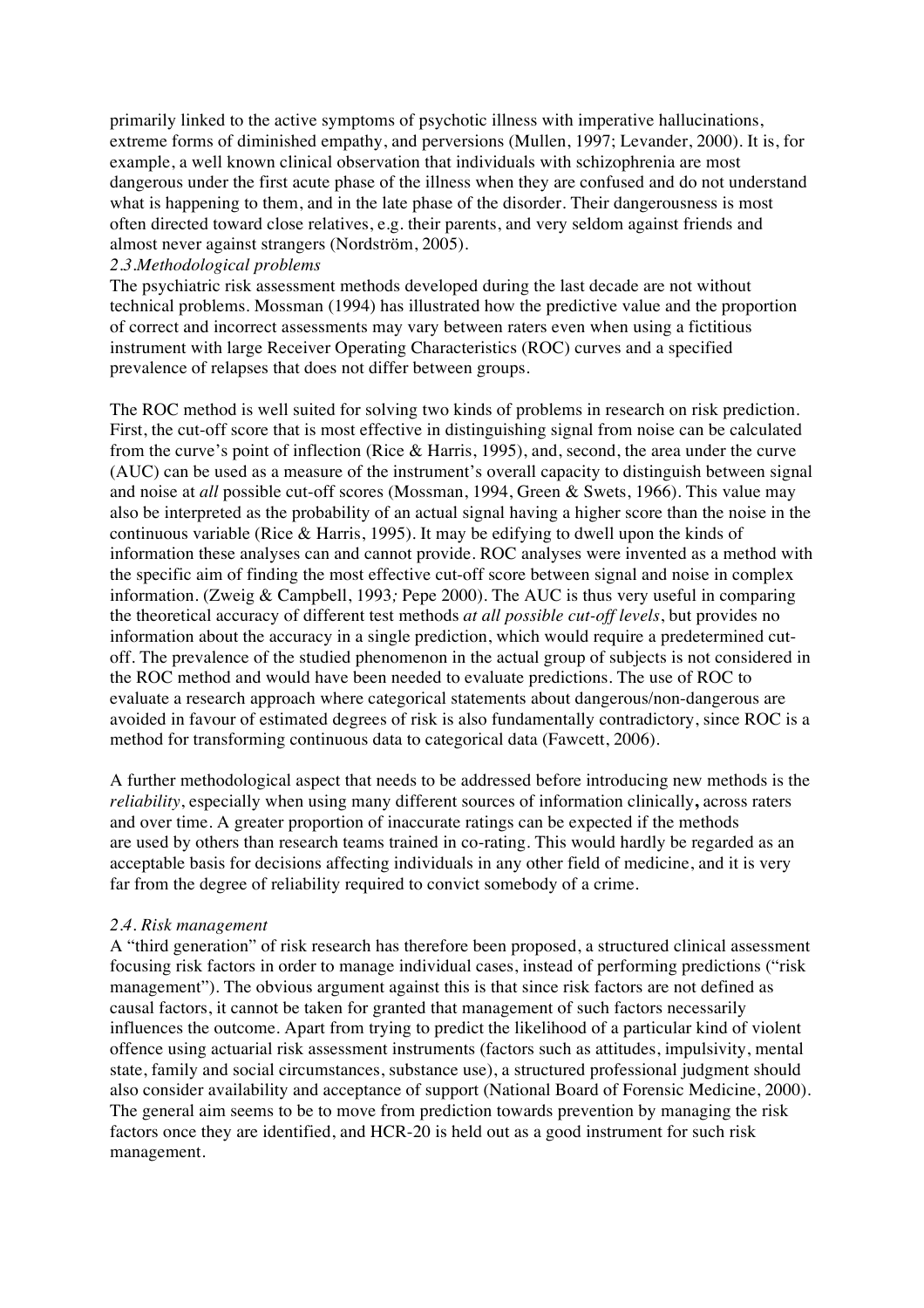#### *2.5. Recent research: limitations, problematic areas, and possible solutions*

Recent years have brought research that has shed further light on the difficulties and uncertainties surrounding risk assessments of individual patients. One such problem is the transition from the nomothetic to the idiographic level. Practically all research has been nomothetical and thus dealt with number of relapsing individuals in a group without attention to the single individual, i.e. the ability to identify who the individuals who relapse are. In an analysis of actuarial risk assessment instruments (ARAIs), Hart, Michie, & Cooke (2007) have shown that when the individual level is surpassed, the confidence interval for the single individual becomes too large to meaningfully express anything about his risk of relapse. ARAIs can therefore not be used to estimate an individual's risk for future violence with any reasonable degree of certainty and should therefore be used with great caution or not at all (Hart et al, 2007). Since assessment instruments like the HCR-20 and PCL-R have not been shown to be superior at identifying the individual who will relapse, they should be seen as a complement and not a substitute to a careful and clinically informed appraisal (Dahle, 2006). The concept of psychopathy as reflected in the PCL-R has long been seen as a core indicator for various risk assessment methods across diagnostic categories. Psychopathy was conceptualised as related to violent behaviour, and as it could be described as the personality disorder that personified dangerousness, it served very well as a predictor of future violence. Recent research has somewhat changed this picture, since it seems to be the behavioural factor, i.e. previous criminal behaviour, rather than the personality facets of the psychopathic construct that constitutes the predictive power of PCL-R. Walters, Raymond, Grann, and Dahle (2008) have in a collaborative study analyzed six samples from different countries with respect to the four factors of PCL-R, where they found virtually no support for any incremental validity of factors 1, 2, and 3 (Interpersonal, Affective, and Lifestyle, respectively) above and beyond factor 4 (Antisocial).

As the supervising authority for specialized psychiatric care in Sweden, the National Board of Health and Welfare is also the authority with the ultimate responsibility for the quality aspects, including the scientific evidence for the use of risk assessments within this area. In the wake of several incidents that attracted public attention in the early 2000s, the National Board of Health and Welfare decided to attend to the question of risk assessment in forensic as well as in general psychiatry.

In 2002, the National Board of Health and Welfare published a follow-up study, which included all patients in forensic psychiatric care on September 27, 1995 and followed them for about three and a half years through the National Police Board registers (National Board of Health and Welfare, 2002). The total number of patients came to 665 (8 % of whom were women), and 309 patients had been discharged by the end of the study period. An unexpected finding was that 28 % of the patients were convicted of new crimes during ongoing treatment, and especially remarkable was that 30 of these offenders (5 %) had committed serious crimes of violence (sexual crimes in 19 cases, manslaughter in 8, homicide in 7, and aggravated assault in 9). Sixty-five of the 309 patients who were discharged during the follow-up period (21 %) relapsed in some kind of criminality, including 38 persons (12 %) who relapsed into violent crimes. The only factor found to be significantly correlated to relapse in violent criminality was ongoing substance abuse at discharge. The high relapse rates, both during ongoing care and after discharge, indicate a poor ability to identify relapse propensity, in combination with failure to deal with significant risk factors such as ongoing substance abuse (National Board of Health and Welfare, 2002).

#### *2.6. "Insane acts" and their consequences for risk assessment*

A number of severe and very high-profile crimes that occurred during 2003 came to turn the attention of the shocked general public to offenders with mental disorders. The murder of the Foreign Secretary had an enormous media impact and was soon followed by two new fatal incidents referred to as "insane deeds" in the press. A common factor among these perpetrators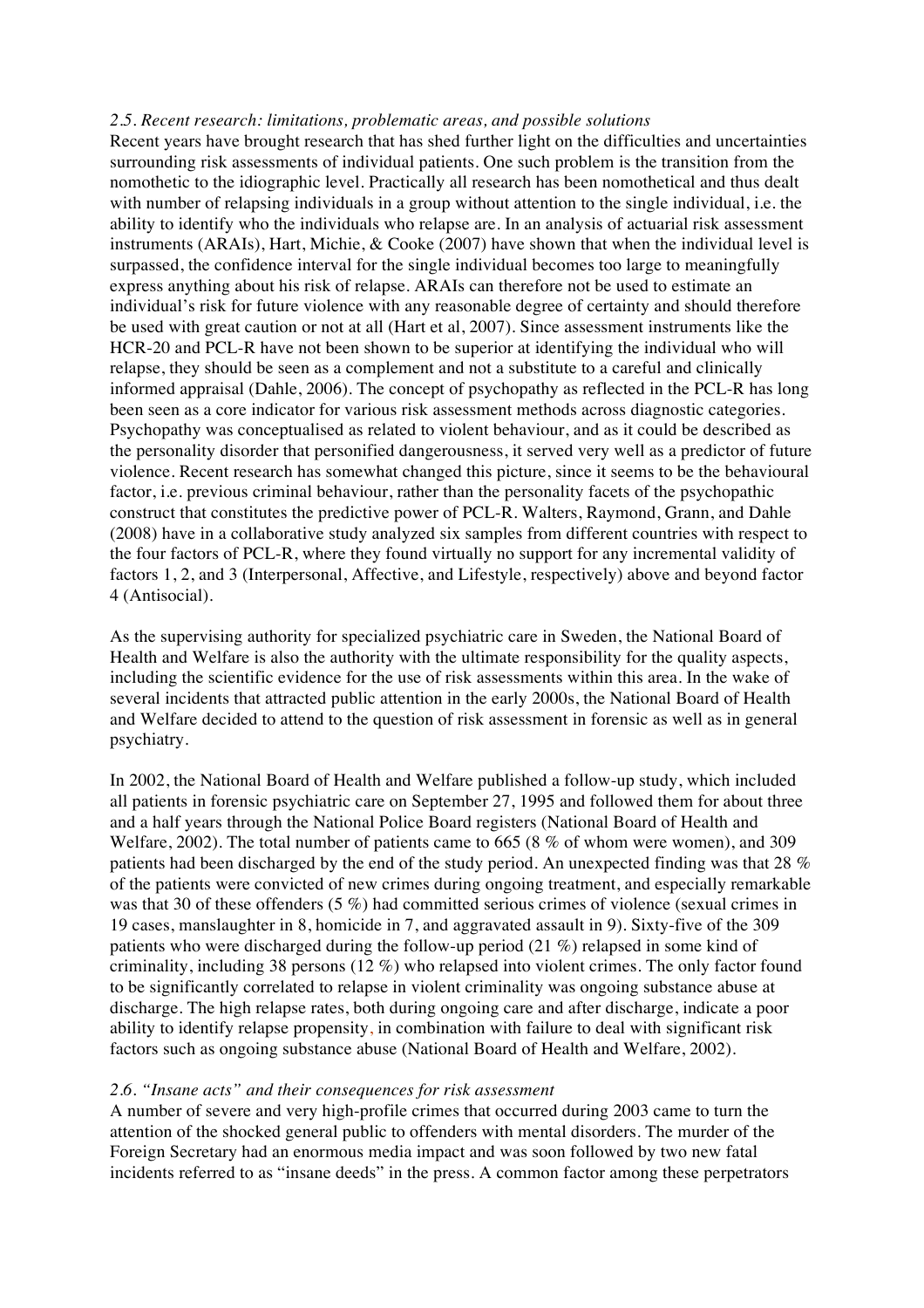was that they had sought psychiatric care shortly before the crimes but not been admitted to inpatient treatment. It was against this background that the National Board of Health and Welfare was commissioned by the government to 1) make a survey of the use of risk assessments in the specialized psychiatric care section, and 2) compile a review on the scientific evidence for risk assessments in cooperation with the Swedish Council on Technology Assessment in Health Care. The first task resulted in the report "Risk assessment within specialized psychiatric care" (National Board of Health and Welfare, 2004).

Summarized in the final chapter of this report (National Board of Health and Welfare, 2004) are current praxis as well as present knowledge in the field. Given the Board's status as a supervisory agency, this text must be regarded as an instruction. For this reason, it seems extremely problematic that the directives are contradictory and vague, not least since risk assessments in many cases are regulated by law (SFS 1991:1129). By way of introduction, risk assessments are described as "fresh goods", where the current level of knowledge permits no "psychiatry-based determinations of risk of violent acts beyond the immediate perspective in the presence of a mental disorder requiring treatment (National Board of Health and Welfare, 2004, p. 31). It is hard to interpret this declaration in any way other than that the question of risk of violent acts can only be elucidated in the very brief and directly disorder- related perspective. When, in the next paragraph, the importance of not misjudging the risk  $(p, 31)$ , i.e. that possible measures should be based on a threshold value which as much as possible attempts to avoid false negatives while trying to keep the number of false positives as low as possible, so that measures involving deprivation of liberty will not be used for preventive purposes, the Board appears to advocate a moderate and cautious strategy for risk assessments. It is nevertheless difficult to uphold such a strategy without placing a rather large number of subjects among those judged as "dangerous" (Grann & Nilstun, 2000).

This impression is also supported by the reference to article 5 of the European Convention and to the Madrid Declaration, both of which are documents that clearly state that psychiatry must not "be used to detain individuals on the grounds of perceived dangerousness" (National Board of Health and Welfare, 2004, p. 31). When the authors go on to discuss risk assessments as "one link in a whole chain of measures" that all are aimed at reducing risk behaviour, i.e. the risk assessment procedure is described as a process with the aim of "preventing the occurrence of identified risks", it becomes difficult to understand what they mean (National Board of Health and Welfare, 2004, pp. 32-33). And it becomes even more difficult when it is declared that "the risk that the patients commits violent crimes against others must be as methodically evaluated as we today determine the risk of suicide" (National Board of Health and Welfare, 2004, p. 33). With this shift in the argumentation, it seems that the Board has put one foot firmly in each camp, first stating that the scientific support for risk assessments is limited and calls for great caution, and then going on to argue that risk assessments should always be carried out regarding the potential risk of psychiatric patients to commit violent crimes against others.

The relatively wide variation in forms and use of risk assessments and risk prevention described in the inspection of the specialized psychiatric care (National Board of Health and Welfare, 2004), from systematic and well structured measures to more sporadic and unstructured efforts, can most likely be explained by the fact that the overall guidelines have been unclear and full of contradictions along with the fact that no assessment method is more accurate than any other. Rather than issuing contradictory statements, the National Board of Health and Welfare as the authority in charge should have made a systematic cost-benefit analysis regarding the use of risk assessments and the measures based on such assessments that could reasonably play a role within the psychiatric care. The characteristics of the risk assessment instruments are relatively well known today, both when it comes to accuracy and margins of error such as number needed to detain for prevent a relapse in serious criminality (Buchanan, & Leese, 2001). As in other medical areas, this field needs development towards a praxis based on analyses of economic as well as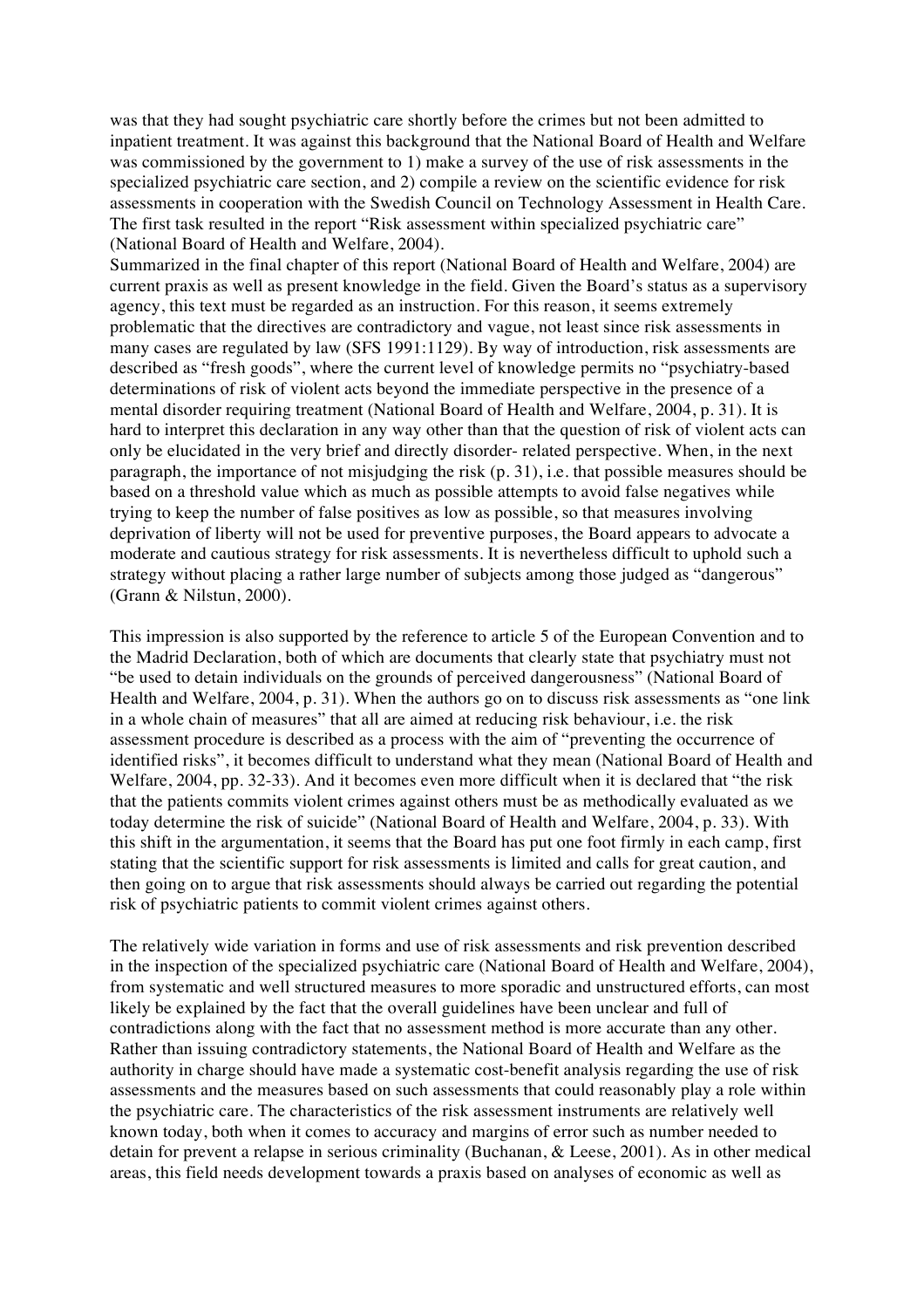human costs, and of ethical aspects as well as positive and negative effects. By initiating such analyses, the authorities involved would contribute to the establishment of an objective and scientific basis for a broad discussion on the politics of care, which could guide politicians in taking a stand on in which contexts care givers should be engaged in risk assessments and which preventive measures the assessments should lead to.

A possible, if not entirely fair, comparison may be made with mammography screenings for breast cancer. Considering that these examinations are relatively over-inclusive, empirical studies have shown that it is justified to give all women above the age of 40 the opportunity to undergo mammography (Ringash & Canadian Task Force on Preventive Health Care, 2001; Morimoto, Nagao, Okazaki, Kira, Nakagava, et al., 2008). When the various costs are balanced against the number of individuals actually saved, you find a turning point at age 40 where the gains in life and reduced suffering have been judged to be greater than the costs, including the anxiety caused by a number of false positive results (Ringash & Canadian Task Force on Preventive Health Care, 2001). In analogy with mammography and breast cancer care, political consensus ought to be found for guidelines for how to evaluate and deal with the question of risk factors in specialized psychiatry. By a carefully considered balancing of risk preventive measures and their possible effects on the patients' liberty of action against the gains achieved by preventing potential acts of violence and thus the making of new victims, it should be possible to find the point where costs and measures match the gains.

#### *2.7. Evidence-based knowledge and risk assessment*

The second task given to the National Board of Health and Welfare in collaboration with the Swedish Council on Technology Assessment in Health Care (Statens Beredning för Medicinsk Utvärdering (SBU)) was to examine the scientific support for the methods currently employed for assessing the risk that a psychiatric or forensic psychiatric patient one day will commit an act of violence. Their conclusions were presented in the report entitled "Risk assessment within psychiatry. Can violence in society be predicted?" (our translation) (SBU, report 175, 2005). The initial step of the investigation was a PubMed search for literature (published after 1993) with wide criteria to find as many potentially relevant studies as possible, followed by a PsychInfo search, which altogether generated 4 052 articles. The aim was to establish figures for the accuracy of risk assessments of psychiatric in- and outpatients from both general and forensic psychiatry. Studies on persons admitted to hospital for observation or investigation regarding criminal behaviour were included as were studies on pre-trial forensic investigations if it was clear that mental disease, dementia, drug abuse, mental retardation, or personality disorders were among the main reasons for the investigation. Studies including persons admitted to psychiatric wards in the prisons were included, but studies of subjects without mental problems who were incarcerated due to criminality and assessed for risk of violent recidivism were not. Studies of mixed groups (person in prison and special hospital) were included if the prison inmates had clearly defined mental problems, such as personality disorders, drug abuse, and mental retardation. After excluding studies examining risk for violence inside psychiatric wards or other psychiatric settings, the review was finally limited to studies focused on risk for violence in society. Meta-analyses and literature reviews were compiled and reported separately. Careful evaluation according to strict criteria by two researchers independently of each other resulted in 37 relevant articles, 27 of which concerned risk assessment of forensic psychiatric patients, i.e. persons under care because they had committed serious crimes. The remaining ten studies involved general psychiatric patients. Each of the 37 studies where assessed for scientific value by an instrument containing nine criteria, each weighted on a three-graded scale (high, medium, or low scientific evidential value). The final evidential value was based on a combined estimation of all the criteria, where each criterion did not have the same weight since *Design* and *Size of sample (n)* were more important than the others (since a high *n* gives a higher statistical value and reduced the risk for so called *type II-faults)*. Studies with n>200 were given the highest grade and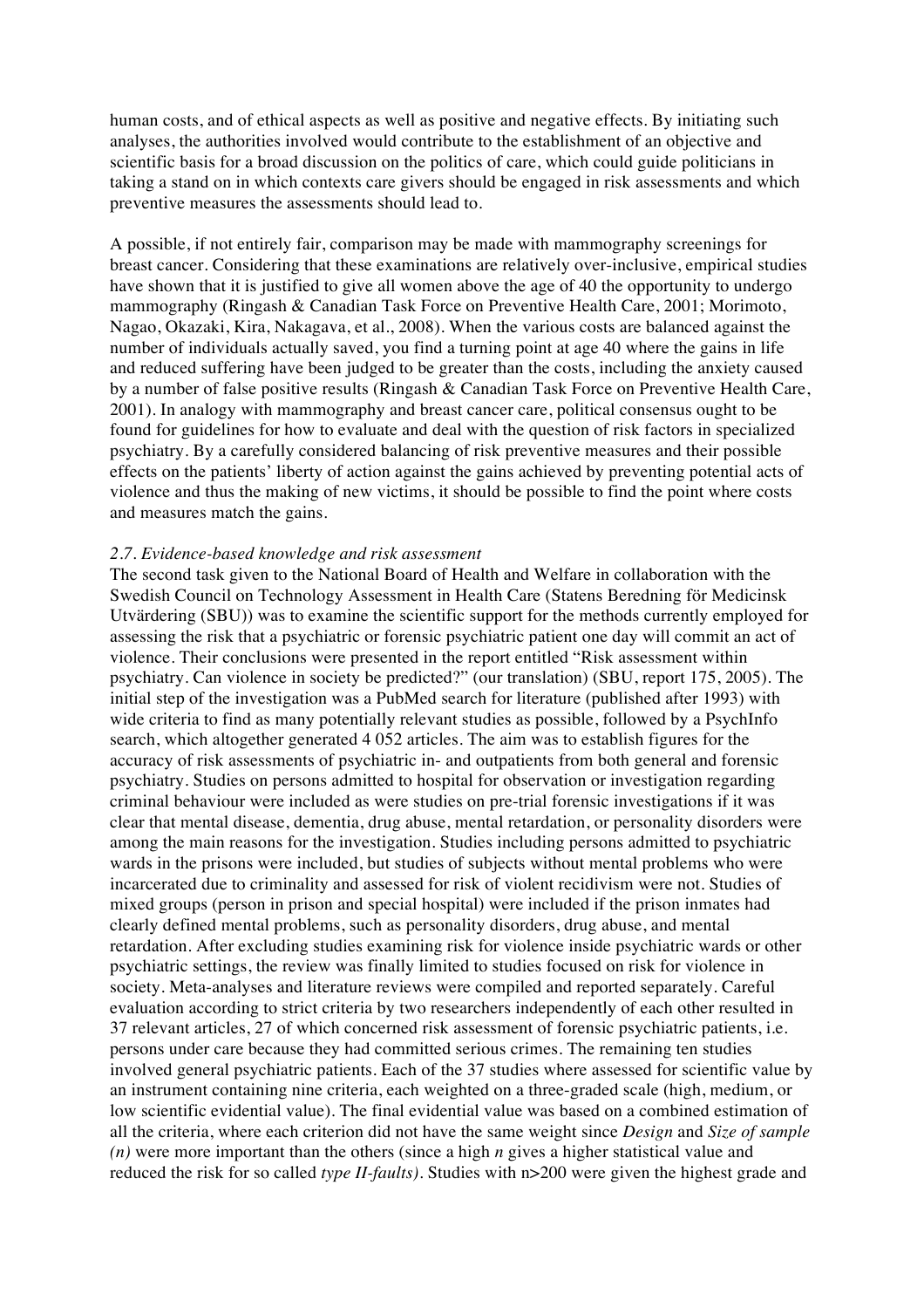#### n<50 the lowest.

The results confirmed that psychiatric risk assessments were superior to chance in identifying the patients who would subsequently engage in violence. There was support for the value of risk assessments in both forensic and general psychiatry. Although forensic psychiatric populations proved to be studied more frequently, the fact that the scientific evidential value was higher in the general psychiatric studies gave more support to the presence of risk assessments among general psychiatric patients than among forensic psychiatric patients. It was also found that risk assessments based on currently available and evaluated methods, independent of how carefully accomplished, always are connected with a certain measure of uncertainty. Women and ethnic minorities were not represented satisfactorily, and most study populations were small and not representative for a nation or larger regions, particular not in Sweden. Neither did any study support the claims for validity of forensic psychiatric risk assessments with a "high value of evidence". All in all, the results of the literature survey did not allow further general conclusions than those outlined above.

Looking at the actual access to information, the conditions seem to be much more optimal in forensic than in general psychiatry. But since the SBU-report experimented with various levels of evidence in the different studies, describing the scientific quality rather than the precision of the predictions, the risk assessments in general psychiatry were awarded the highest scientific support. This means that the best studies on psychiatric samples were made within general psychiatry, which does not exclude that the best risk predictions are likely to be made within forensic psychiatry. Just about all sources, such as criminal records etc., are accessible to forensic psychiatry, which is not the case in general psychiatry. The facts that the patients are seen during shorter periods and that the information is less complete in general than in forensic psychiatry suggest that the opportunities for more correct risk assessments are greater in forensic psychiatry than in general adult psychiatry.

#### **3. Ethical implications**

*3.1. Medical ethics and risk assessments* Risk analysis applied to any field has a wide range of ethical implications (Lewens 2007). Central to forensic psychiatry is the balance between conflicting individual interests, professional values, the public interest of safety, and important social values, such as justice. Forensic psychiatric risk assessments take place in a medical and usually institutional context, entailing the responsibility of medical scientists and practitioners to use well confirmed methods in a way that does not generate (by misunderstanding or misuse) too serious adverse primary, secondary, or tertiary effects (Beauchamp & Childress, 2001). This is the core of the basic ideas expressed by standard medical research ethics declarations since the *Nuremberg Code* (cf. Council for International Organizations of Medical Sciences (CIOMS), 2002): there is a limit to what sort of socio-political schemes medical professionals can participate in without acting unethically.

The scientific concept of risk is an aggregate of an *undesirable outcome* and the probability that this outcome will actually occur. Since forensic psychiatric findings do not allow distinct discrimination between different sorts of crime regarding probability of relapse, it is doubtful if forensic psychiatric science can actually contribute to a risk assessment from a *general point of view*. Since society's perspective on the severity of different crimes may be questioned on ethical grounds, it may not be compatible with medical ethics to take an active part in the legal system. Thus, the old issue of the responsibility of psychiatric expertise in a wider social context seems to be as alive today as it was in the 1970's, when the initial opposition to assessments of dangerousness was loud and clear. In view of professional ethics as well as general legal and social values, it is particularly crucial to consider if forensic psychiatric risk assessments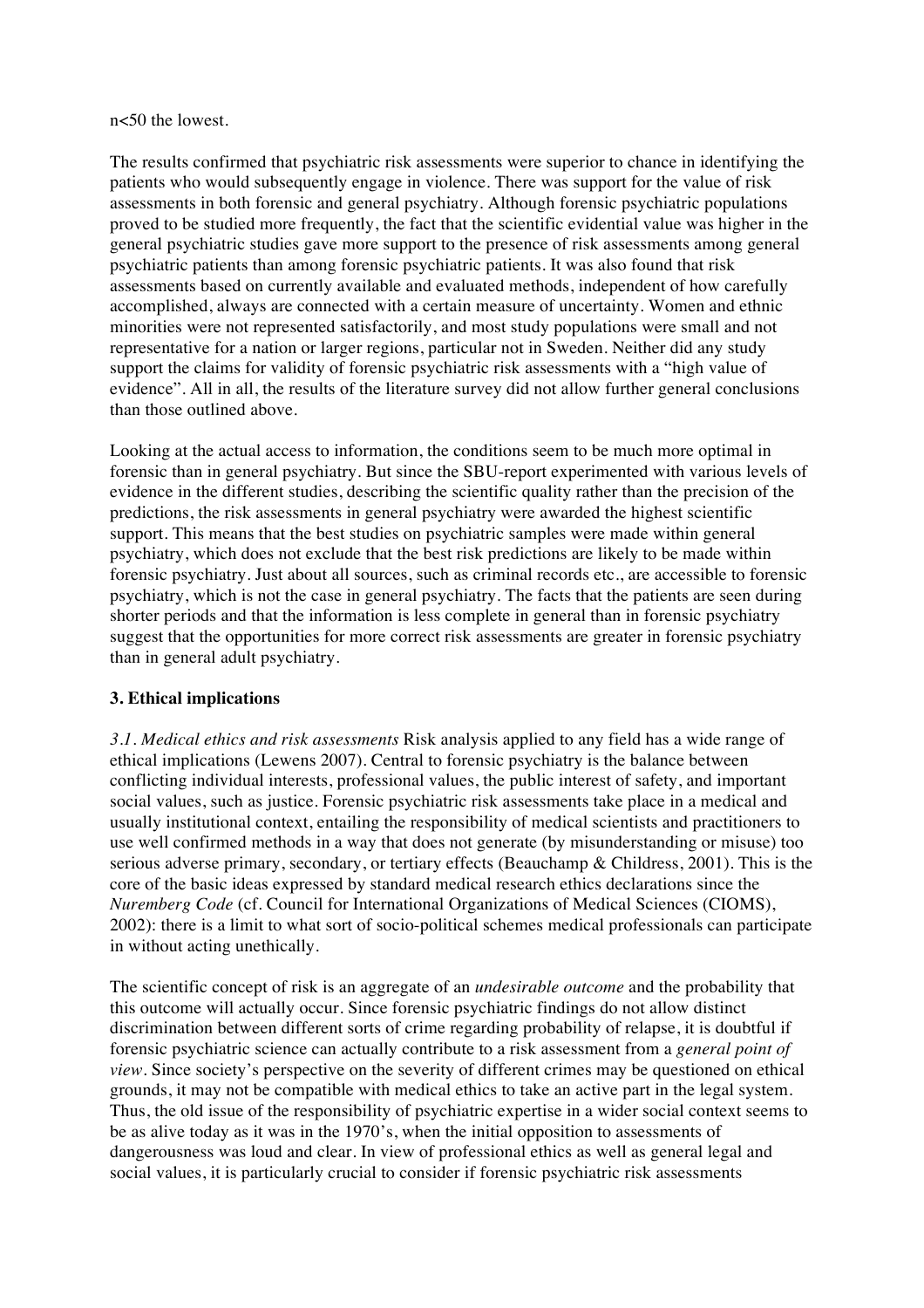contribute to prejudicial and unfair discrimination of people with mental health problems in the legal system. This is associated with the way the information provided by forensic psychiatric risk assessments is understood within the legal system and by the public. The more weight the legal system puts on the presumption that persons with mental health problems are more likely than others to commit crimes, the more can such a presumption be expected to be reflected in the popular opinion as filtered through the legal system. Since the collected knowledge within forensic psychiatry cannot lend support to such oversimplified interpretations, it may be seen as highly questionable to participate in such a practice. From the medical ethics perspective, the emphasis should rather be on counteracting prejudice against persons with mental health problems, not least by insisting on scientific validity.

It is difficult to see how forensic psychiatric risk assessments made to inform the court can avoid serving as an affirmation of the prejudice that 'crazy people' who commit crimes are generally more dangerous than others. It is still an open ethical question whether such adverse consequences must be regarded as an acceptable price for the protection of the public from persons who may or may not be more criminally inclined than others. What if ethnicity, or gender, or religion, or socioeconomic status were systematically used in a similar way?

The risk assessor is in many cases also the care-giver (physician) of the person assessed. This is important for securing quality in judgments based on clinical experience, for achieving correct classification of the patient's condition when making a bona fide risk analysis. As a clinical caregiver, the professional is supposed to act on the best interest of his patient. For a forensic psychiatric risk assessor, however, it is the public interest that is in focus, and this may not always coincide with the patient's best interest. The opposing practical 'pulls' of these roles in such cases may influence each other, and the decision will be in conflict with one or the other of the aims of these two professional roles and thus constitute an ethical dilemma (Robertson & Walter, 2008). What is more, this factor introduces a further source of chance/arbitrariness into the legal system. The risk assessor may, for instance, be more influenced by concern for his patient than by the need to protect potential victims – or *vice versa*.

There are thus two main basic ethical problems – one concerning professional ethics and one concerning social justice. If there is no, or very poor, scientific basis for predictions and/or if it is possible or even probable that the information delivered will be misused, misunderstood, and/or in any way contribute to an unfavourable legal outcome, medical ethics would seem to demand that the professional should decline to answer society's call for risk assessments.<sup>1</sup>

A more nuanced solution might be to approach the issue on a case by case basis – but decline when neither science nor clinical experience provides a basis for prediction. In that case, the professional can deliver something approaching what society asks for whenever it is not irresponsible (if done in the right way) from a professional, ethical point of view. This solution presumes that delivering risk assessments is not – as, for instance, in Sweden – a systematic *requirement* by society laid on professional forensic psychiatric expertise. Looking at the institution of health care *as a whole* adds a further source of criticism to the one based on the particular relation between an individual patient and an individual risk assessor. Tännsjö (1999, ch. 6) has claimed that the institutional goals of health care (expressed in medical ethical principles and values) are so far removed from the goals of the legal and penal system that the latter system should not involve medical professionals in legal decisions regarding criminal justice. This turns the focus to the ethical problem of social justice. It may be argued against Tännsjö that the overall importance of the values protected by the legal system in this respect are

!!!!!!!!!!!!!!!!!!!!!!!!!!!!!!!!!!!!!!!!!!!!!!!!!!!!!!!

 $<sup>1</sup>$  A radical alternative, suggested by Appelbaum (1997), is to hold out the forensic psychiatric profession as serving</sup> solely the criminal justice system, thus not being subject to standard requirements of medical ethics. This view has not gained wide support in the forensic psychiatric community, however.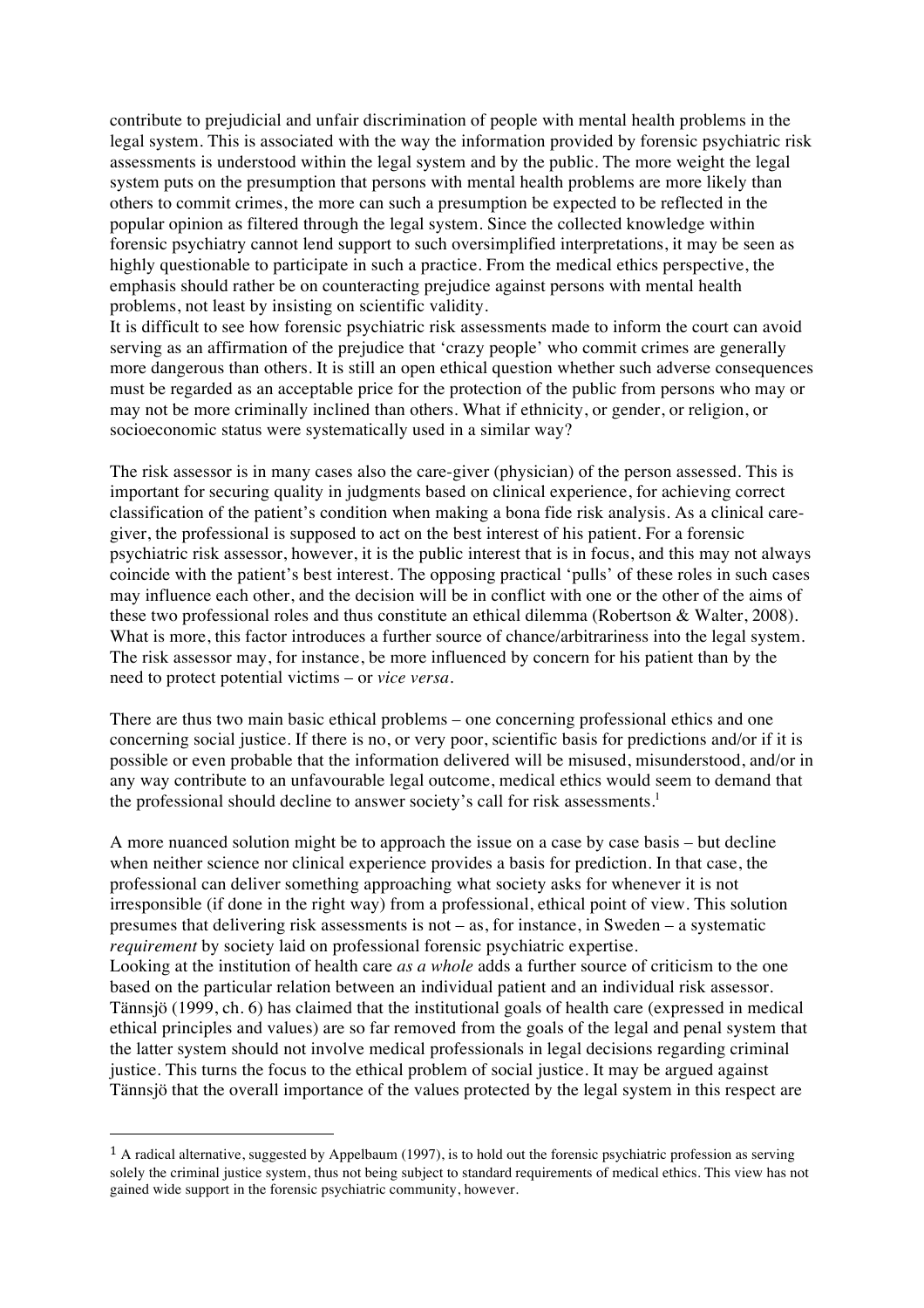of such weight that they should sometimes take precedence over professional ethical values even at an institutional level.

Just as in some areas of public health, medical professionals partake in policies where the best interest of patients is sacrificed for the sake of protecting basic social stability and welfare (Dawson, 2008; Munthe 2008). Thus, there may be some room in medical ethics for forensic psychiatric experts to participate in the execution of criminal justice for similar reasons, especially if there are ways to solve the professional ethical dilemma involved in forensic psychiatric risk assessment. This mode of reasoning rests on the premise that the criminal justice system *is* just that it really is designed to protect important social values. It is, however, an urgent question whether or not this is true.

#### *3.2. The legal system and the mentally disordered offenders*

It is very doubtful whether a legal system based on the presumption that 'crazy people' are more dangerous than other people can really be justified. From the point of justice, this presumption rather looks as scientifically unfounded prejudice giving rise to unjust discrimination. It may, of course, seem apt to apply some sort of precautionary strategy when it comes to the *evaluation* done on the basis of a psychiatric risk assessment. That is, even if there is no scientific evidence for the belief that this particular mentally ill individual is more likely than someone else to commit crime, and even if we are unable to establish any causal connection between particular risk factors and specific outcomes, it may from the point of view of society make sense to apply the rule of 'better safe than sorry'. For example, if the person has committed several crimes of a similar type before and on top of that is mentally unstable in a way that may be *suspected* to *possibly* affect the likelihood of relapse, let us play it safe and keep him isolated from society! Such reasoning may appear particularly attractive regarding very severe criminality. However, precaution works both ways (Sandin, 1999). Just as we may find the 'better safe than sorry' approach attractive applied to the possible occurrence of crime, we would surely like to apply the same principle to the possible occurrence of systematic discrimination of certain categories in the legal system. All civilized nations do a trade-off between the public interest of fighting crime and the public interest of upholding decent standards of judicial security, where the latter is given a very high significance. So, the precautionary reasoning may as well be applied to the other side of that equation, thus arguing that in order not to jeopardize judicial security, mentally ill people should not be treated as *a priori* more likely to have a higher risk of relapse in a serious crime than others.

From the point of view of ethics and forensic psychiatric science, the provocative conclusion seems to be that there are strong reasons to question any legal system built on the presumption that 'crazy offenders' are dangerous in a way that motivates *forensic psychiatric* risk assessment for decisions about temporary or permanent leave from hospital. Of course, the risk of relapse can be assessed for these offenders as it can for any offender, but there are strong reasons to avoid building into the legal system the unproven (if not disproved) prejudice that mentally ill people who have committed crime are substantially more likely to relapse into criminal behaviour than comparable offenders just because of their psychiatric status.

To this can be added the various uncertainties and deficiencies regarding judicial security that seem to follow from the use of forensic psychiatric risk assessment in legal decision-making. Careless use of uncertain data in this field threatens to jeopardize judicial security, mislead public attention, and reinforce prejudice against people with mental health problems among the general public.

#### **4. Concluding remarks**

On the whole, the progress of risk assessment in Sweden during the last decade has followed the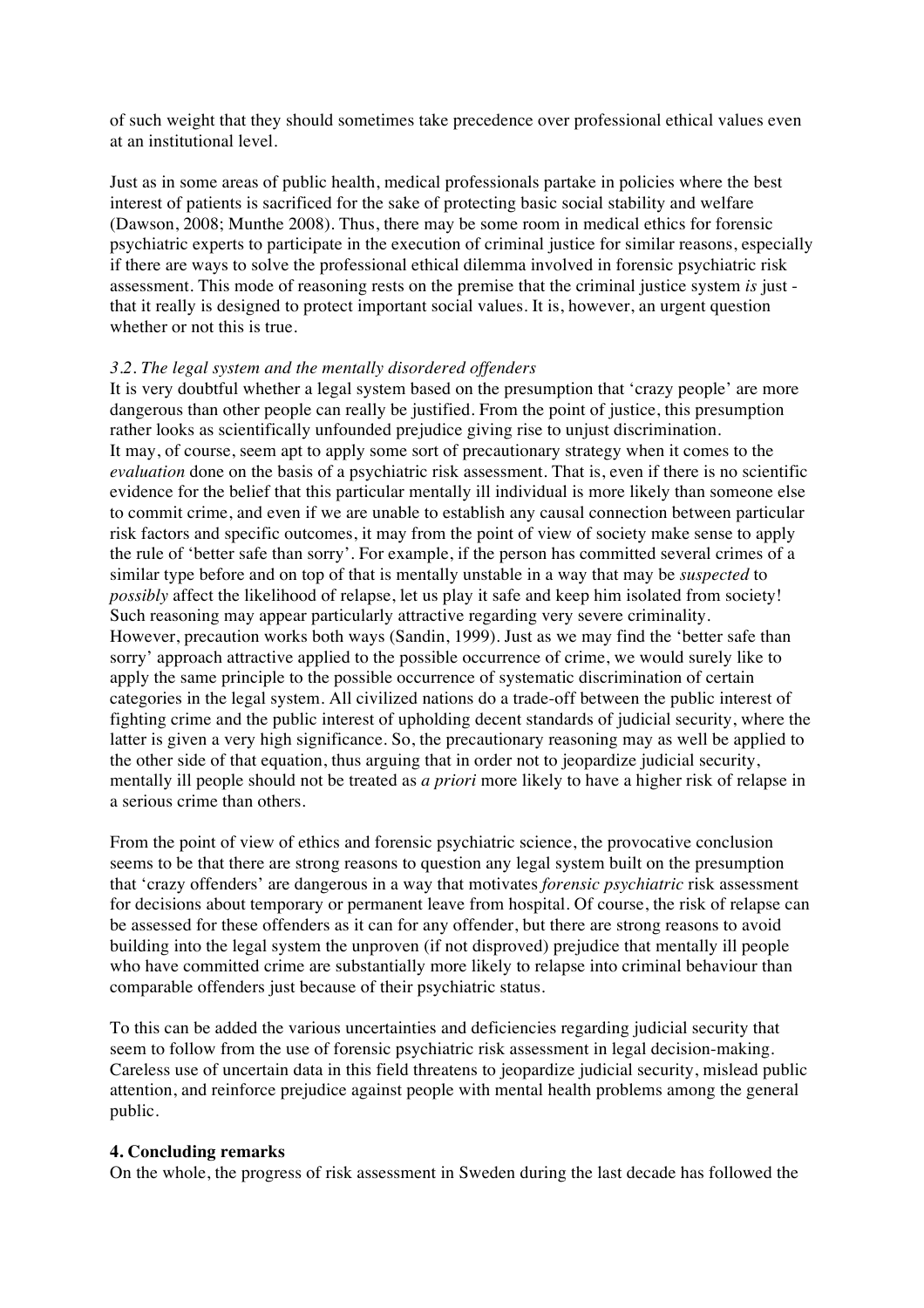international development and is nowadays carried out as a structured clinical assessment with Swedish versions of (instruments such as) HCR-20 and PCL-R. Subject groups with a higher probability than others for violent acting out, especially re-acting out, can in fact be identified (SBU, 2005), but it is much more difficult to assess individuals and arrive at a reasonable conclusion about the individual risk to relapse into criminality (Hart et al, 2007). Clear accounts of previous behaviour, the most important predictor for new crimes, are simply found in the criminal records, whether or not the offenders are mentally disordered. Male gender, youth, substance abuse, and low age at onset of antisocial behaviour always turn up as risk factors in research on the probability of relapse in violence (Hastings & Hamburger, 1997; Eriksson 2008). That all offenders are supposed to be treated equally and fairly is hardly apparent from the way society has singled out the category of mentally disordered subjects as especially perilous. They are supposed to be extensively scrutinised and, when there is a risk for relapse into criminality, they are handed over to an unlimited form of detention with considerably reduced individual rights. This focus on the mentally disordered offenders is initiated *by politicians and policy makers,* and written into the laws that regulate the forensic psychiatric practice. There is thus an imbalance between regular offenders and those who suffer from a severe mental disorder that is difficult to justify. Despite this remarkable focus on the mentally disordered offenders which is likely to entail repressive measures and potential integrity violations, Sweden has had no political debate questioning this development. Instead, the supervising authorities have increasingly emphasized the importance of performing risk assessments at the same time as the scientific evidence for these assessments has been disputed, lending very little support to the psychiatrists and psychologists supposed to carry out the assessments. The idea of special rules for certain categories of people is not rational and might jeopardize established relations with patients as well as the general confidence in our work. Can we be so sure that rules that today apply to mentally disturbed or mentally retarded persons might not come to be extended to further categories, such as persons of foreign extraction or persons without employment? What we now need is research to obtain specific knowledge about all types of risk factors and all types of offenders, clear assessments of need for risk prediction, the means to provide accurate information and to leave matters concerning legislation and judicial measures up to the politicians

#### **References**

Appelbaum, P.S. (1997). A theory of ethics for forensic psychiatry. *Journal of the American Academy of Psychiatry and the Law, 25,* 233-247.

Beauchamp, T.L., & Childress, J.F. (2001). *Principles of biomedical ethics.* Oxford: Oxford University Press.

Beck, U. (2002). Risk society: towards a new modernity, theory, culture & society. London: Sage Publications.

Belfrage, H., Fransson, G,. Söderberg, E., & Vasko, T. (1998). Rättspsykiatriprojekt i Växjö och Sundsvall: Nytt skattningsinstrument ger samstämmiga riskbedömningar. *Läkartidningen, 95,*  2469-2473.

Belfrage, H., Fransson, G., & Strand, S. (2000). Prediction of violence using the HCR-20: a prospective study in two maximum-security correctional institutions. *Journal of Forensic Psychiatry, 11,* 167-175.

Bongar, B., Maris, R.W., Berman, A.L., Litman, R.E., & Silverman, M.M. (1993). Inpatient standards of care and the suicidal patient. Part I: General clinical formulations and legal considerations. *Suicide and Life Threatening Behavior, 23,* 245-256.

Borum, R. (1996). Improving the clinical practice of violence risk assessment. *American Psychologist, 51,* 945-956.

Buchanan, A., & Leese, M. (2001). Detention of people with dangerous severe personality disorders: a systematic review. *The Lancet, 358*, 1955-1959.

Cardell, R., Bratcher, K.S., & Quinnett, P. (2009). Revisiting "suicide proofing" an inpatient unit through environmental safeguards: A review. *Perspectives in Psychiatric Care, 45,* 36-44.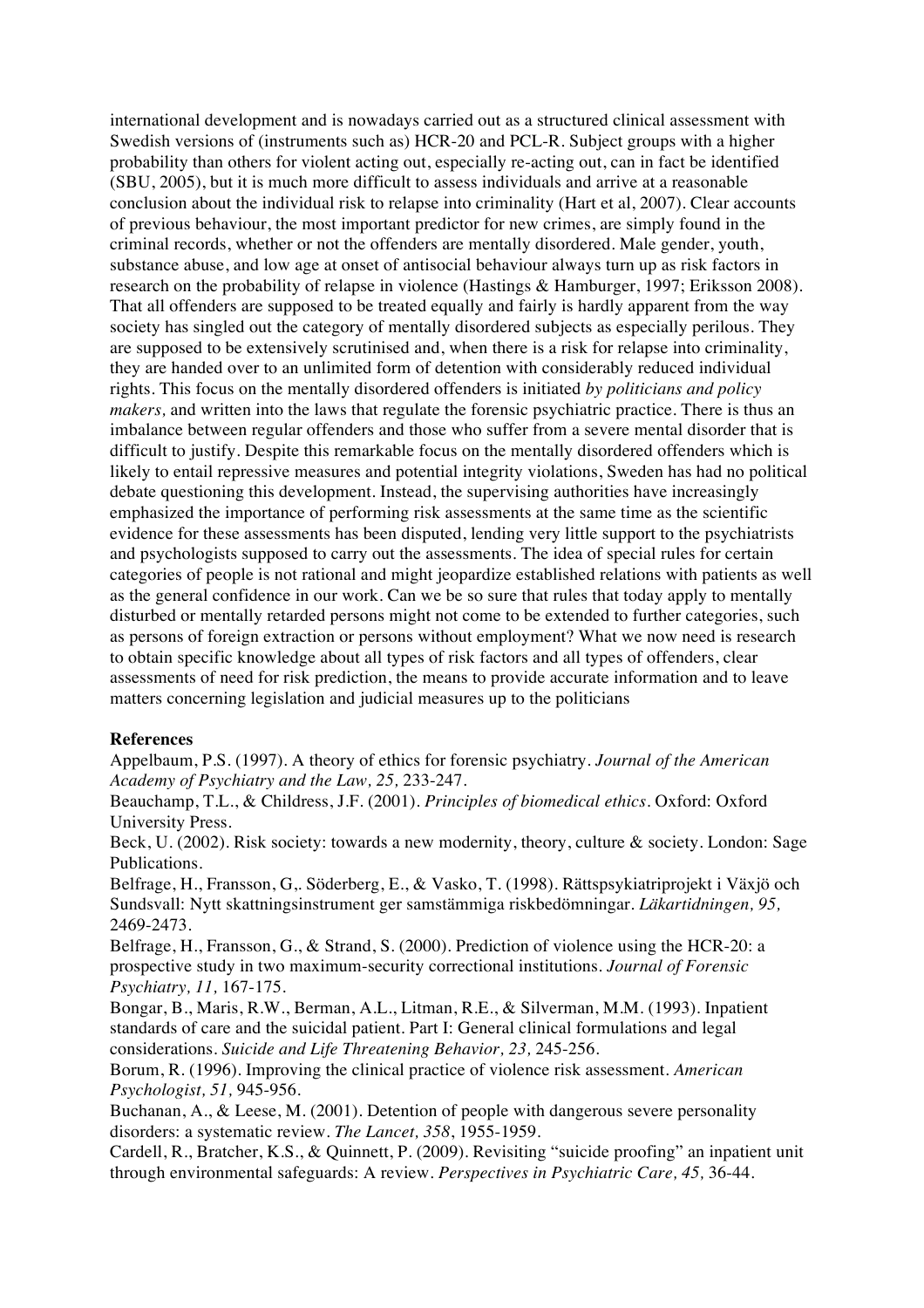Cocozza, J., & Steadman, H. (1976). The failure of psychiatric predictions of dangerousness: clear and convincing evidence. *Rutgers Law Review,* 29, 1084-1101.

Council for International Organizations of Medical Sciences (CIOMS). (2002). *International ethical guidelines for biomedical research involving human subjects.* Geneva: CIOMS.

Dahle, K.P. (2006). Strengths and limitations of actuarial prediction of criminal reoffence in a German prison sample: a comparative study of LSI-R, HCR-20 and PCL-R. *International Journal of Law and Psychiatry, 29,* 431-432.

Dawson, A. (Ed.). (2008). *The philosophy of public health*. Aldershot: Ashgate. Eriksson, Å. (2008). *Schizophrenia and criminal offending: Risk factors and the role of*

*treatment.* Doctoral Thesis. Stockholm: Department of Clinical Neurosciences,

Karolinska Institutet. Fawcett, T. (2006). An introduction to ROC analysis. *Pattern Recognition Letters, 27,* 861-

874. Grann, M., Långström, N., Tengström, A., & Stålenheim, E.G. (1998a). Reliability of filebased retrospective ratings of psychopathy with the PCL-R. *Journal of Personality Assessment, 70,* 416-426. Grann, M., Belfrage, H., & Tengström, A. (1998b). Actuarial assessment of risk of violence:

predictive validity of the VRAG and the historical part of the HCR-20. In: M. Grann (thesis), *Personality disorder and violent criminality.* Stockholm: Karolinska Institute. Grann, M., Långström, N., Tengström, A., & Kullgren, G. (1999). Psychopathy (PCL-R)

predicts violent recidivism among criminal offenders with personality disorders in

Sweden. *Law and Human Behavior, 23,* 205-217*.* Grann, M., & Nilstun, T. (2000).

Rättspsykiatriska riskbedömningar är etiskt försvarbara.

(Forensic psychiatric risk assessment is ethically defensible). *Läkartidningen, 97,* 581- 583. Green, D.M., & Swets, J.M. (1966). *Signal detection theory and psychophysics*. New York: John Wiley and Sons Inc.

Hare, R.D. (1980). A research scale for the assessment of psychopathy in criminal populations. *Journal of Personality and Individual Differences,* 1, 111-119.

Hare, R.D. (1991). *Manual for the Hare Psychopathy Checklist – Revised.* Toronto: Multi- Health Systems.

Harris, G.T., Rice, ME, & Quinsey VL. (1993). Violent recidivism of mentally disordered offenders: The development of a statistical prediction instrument. *Criminal Justice and Behavior, 20,* 315-335.

Hart, S.D., Michie, C., & Cooke, D.J. (2007). Precision of actuarial risk assessment instruments. *British Journal of Psychiatry, 190 (Suppl. 49),* 60-65.

Hastings, J.E., & Hamberger, L.K. (1997). Sociodemographic predictors of violence. *Psychiatric Clinics or North America, 20,* 323-335.

Holmberg, G., Forsman, A., Grann, M., Ingerloo, L.-E., Skagerberg, S., & Somander L. (1999). Psykiatrisk vård för fängelsedömda. (Psychiatric care for those sentenced to prison). *Nordisk Tidskrift for Kriminalvidenskap, 86,* 206-219.

Holmberg, G., & Kristiansson, M. (2006). Contacts with public services, with special reference to mental health care, preceding a serious crime: A retrospective study of 268 subjects of forensic psychiatric investigations. *International Journal of Law and Psychiatry 29,* 281-288.

Jensen, J., Lindgren, M., Meurling, A.W., Ingvar, D.H., & Levander, S. (1999) Dyslexia among Swedish prison inmates in relation to neuropsychology and personality. *Journal of International Neuropsychological Society,* 5, 452-461.

Kinberg, O. (1955a). *Kriminologiska grundproblem*. Stockholm: Wahlström & Widstrand..

Kinberg, O. (Ed.) (1955b). *Samhället och brottslingen.* (pp. 23-60). Stockholm: Norstedts.

Levander, S. (2000). Klinisk farlighetsbedömning. (Clinical assessment of dangerousness). In: National Board of Forensic Medicine. *Riskbedömning vid rättspsykiatrisk undersökning -*

*riktlinjer och reflexioner*. (Risk assessment during forensic psychiatric investigations – general outlines and reflections). Stockholm: RMV-report 2000:1.

Levander, S., Svalenius, H., & Jensen, J. (1997). Alarming figures on inmates at Swedish prisons.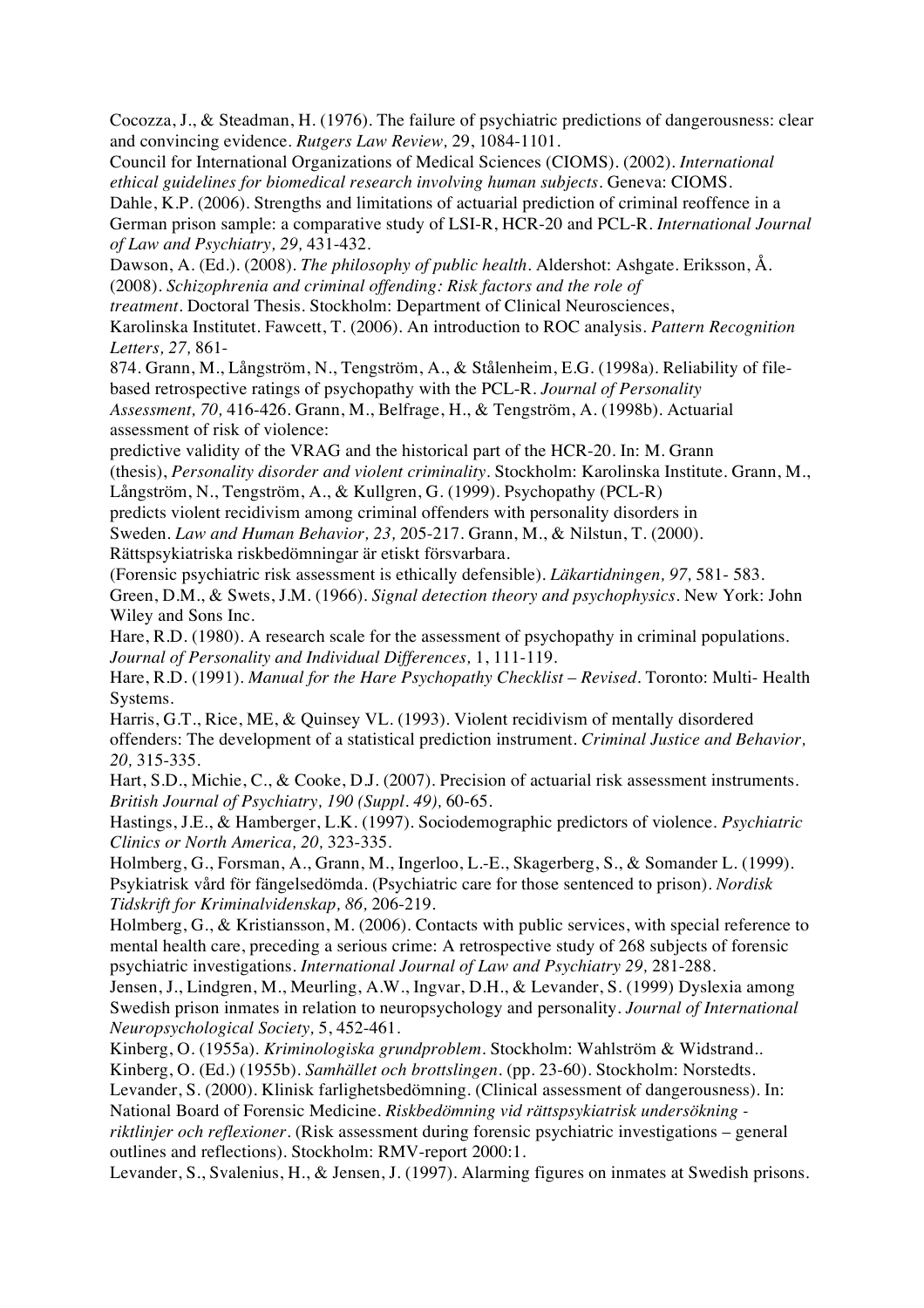Mental disorders are common among the inmates. *Läkartidningen,* 94, 46-50.

Lewens, T. (Ed.) (2007). *Risk: philosophical perspectives*. London: Routledge. Litwack, T.R. (2001). Actuarial versus clinical assessments of dangerousness. *Psychology,*

*Public Policy, and Law,* 7, 409-443. Monahan, J. (1984). The prediction of violent behaviour. Toward a second generation of

theory and policy. *American Journal of Psychiatry, 141,* 10-15. Morimoto, T., Nagao, T., Okazaki, K., Kira, M., Nakagava, Y., & Tangoku, A. (2009).

Current status of breast cancer screening in the world. *Breast Cancer, 16*, 2-9. Mossman, D. (1994). Assessing predictions of violence: Being accurate about accuracy.

Journal of Consulting and Clinical Psychology, 62, 783-792. Mullen, P.E. (1997). A reassessment of the link between mental disorder and violent

behaviour, and its implications for clinical practice. *Australian and New Zealand Journal of Psychiatry, 31*, 3-11. Munthe, C. (2008). The goals of public health: an integrated multidimensional model. *Public*

*Health Ethics 1,* 39-52. National Board of Forensic Medicine. (2000). *Riskbedömning vid rättspsykiatrisk*

*undersökning - riktlinjer och reflexioner.* (Risk assessment during forensic psychiatric investigations – general outlines and reflections). Stockholm: RMV-report 2000:1. National Board of Forensic Medicine. (2002). *Annual statistics*. http://www.rmv.se/

National Board of Forensic Medicine. (2006). *National inventory of life-timers*. Working paper. National Board of Health and Welfare. (2002). *Rättspsykiatrisk vård. Utvärdering – omvärdering. (Forensic psychiatric care. Evaluation – revaluation).* Stockholm: National Board of Health and Welfare.

National Board of Health and Welfare. (2004). Riskbedömningar inom den specialiserade psykiatriska vården. En kartläggning. (Risk assessments within the specialized psychiatric care. An overview. Stockholm: National Board of Health and Welfare.

Nordentoft, M. (2007). Prevention of suicide and attempted suicide in Denmark. Epidemiological studies of suicide and intervention studies in selected risk groups. *Danish Medical Bulletin, 54,*  306-369.

Nordström, A. (2005). Violent offenders with schizophrenia. Quantitative and qualitative studies focusing on the family of origin. Doctoral Thesis. Umeå: Department of Clinical Sciences, University of Umeå.

Pepe, M.S. (2000). Receiver operating Characteristic Methodology. *Journal of the American Statistical Association*, 95, 308-311.

Price, R. (1997). On the risks of risk prediction. *Journal of Forensic Psychiatry, 8,* 1-4. Quinsey, V.L., Harris, G.T., Rice, M.E., & Cormier, C. (1998). *Violent offenders: appraising*

*and managing risk.* Washington D.C: American Psychological Association Rice, M.E., & Harris, G.T. (1995). Violent recidivism: assessing predictive validity. *Journal*

*of Consulting and Clinical Psychology, 63,* 737-748. Ringash, J., & Canadian Task Force on Preventive Health Care. (2001)Preventive health care,

2001 update: screening mammography among women aged 40-49 years at average risk of breast cancer. *Canadian Medical Association Journal, 164,* 469-476.

Robertson, M.G., & Walter, G. (2008). Many faces of the dual-role dilemma in psychiatric ethics. *Australian and New Zeeland Journal of Psychiatry, 42,* 228-235.

Sandin, P. (1999). *Better safe than sorry: applying philosophical methods to the debate on risk and the precautionary principle.* Stockholm: Royal Institute of Technology.

SBU (Statens beredning för medicinsk utvärdering) (Swedish Council on Technology Assessment in Health Care (2005). *Riskbedömningar inom psykiatrin: Kan våld i samhället förutsägas? En systematisk litteraturgenomgång.* (Risk assessments in psychiatry. Can violence in society be predicted? A systematic literature review). Stockholm: Statens beredning för medicinsk utvärdering SBU.

SFS 1979:680. *Svensk Författningssamling*. (Swedish Code of Statutes) (1979). (Law on change